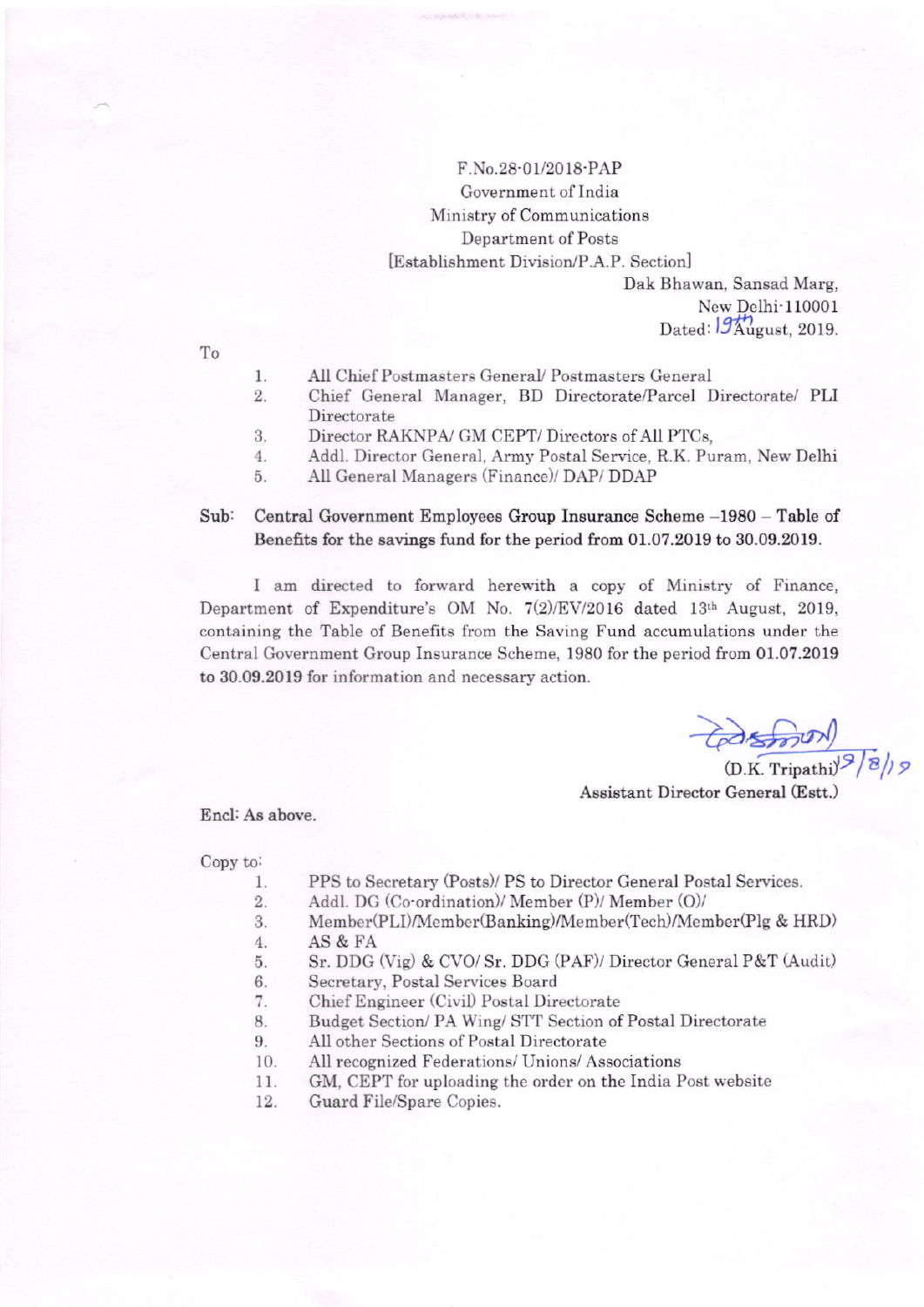### No. 7(2)/EV/2016 Government of India Ministry of Finance Department of Expenditure

New Delhi, the 13<sup>7</sup> August, 2019

#### **OFFICE MEMORANDUM**

## Sub: Central Government Employees Group Insurance Scheme-1980 - Tables of Benefits for the savings fund for the period from 01.07.2019 to 30.09.2019.

The Tables of Benefits for Savings Fund to the beneficiaries under the Central Government Employees Group Insurance Scheme-1980, which are being issued on a quarterly basis from 01.01.2017 onwards, as brought out in this Ministry's OM of even number dated 17.03.2017, for the quarter from 01.07.2019 to 30.09.2019, as worked out by IRDA based on the interest rate of 7.9% per annum (compounded quarterly) as notified by the Department of Economic Affairs as per their Resolution No. 5(2)-B(PD)/2019 dated 12.07.2019, are enclosed.

 $2.$ The Tables enclosed are of two categories as per the existing practice. As hitherto, the first Table of Benefits for the savings fund of the scheme is based on the subscription of Rs.10 p.m. from 1.1.1982 to 31.12.1989 and Rs.15 p.m. w.e.f. 1.1.1990 onwards. The second Table of Benefits for savings fund is based on a subscription of Rs.10 p.m. for those employees who had opted out of the revised rate of subscription w.e.f. 1.1.1990.

3. While these orders are in respect of Table of Benefits for the period from 01.07.2019 to 30.09.2019, the Tables already issued for the first quarter and second quarter i.e. for the period 01.01.2019 to 30.06.2019 are also reproduced for the sake of convenience and consolidation.

4. In their application to the employees of Indian Audit and Accounts Department, these orders are issued after consultation with the Comptroller & Auditor General of India.

5. Hindi version of these orders is attached.

(Amar Nath Singh) **Director** 

To

1. All Ministries/Department of the Central Government as per standard list.

2. Copy with spare copies for information and necessary action to C&AG, UPSC, all State Government etc. as per standard list.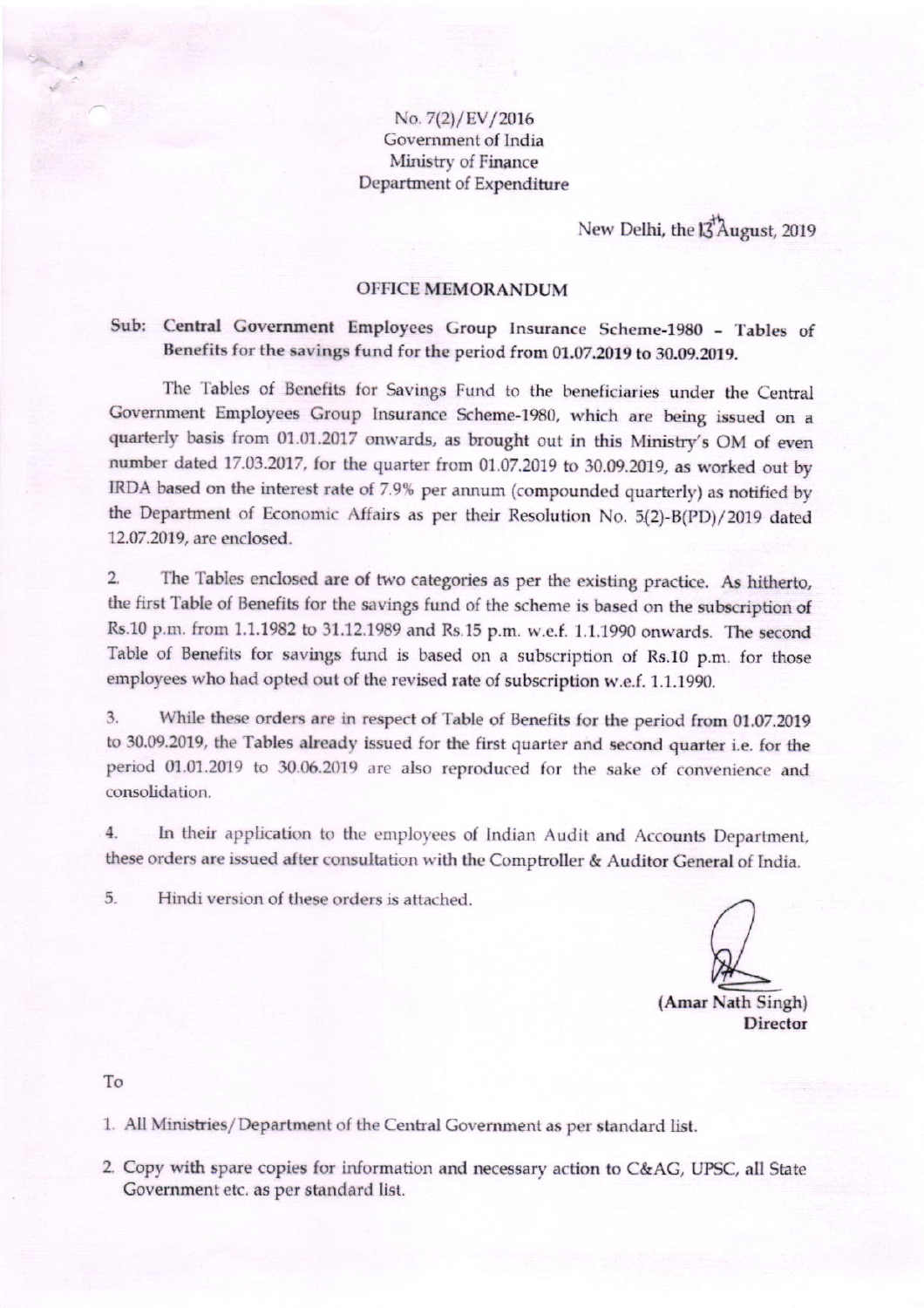#### CEI AL GOVERNMENT EMPLOYEES GROUP INSURANCE SCHEME 1980

Contribution @ Rs. 10/- throughout

Accumulated value of contribution from 1st January of year of Entry to the month and year of cessation Year of cessation of membership - 2019

Month of cessation of membership

| Year of<br>Entry | Jan      | Feb      | Mar      | April    | May      | June     | July     | Aug      | Sept     |
|------------------|----------|----------|----------|----------|----------|----------|----------|----------|----------|
|                  |          |          |          |          |          |          |          |          |          |
| 1982             | 30108.72 | 30315.12 | 30522.89 | 30732.03 | 30942.56 | 31154.49 | 31365.25 | 31577.39 | 31790.93 |
| 1983             | 26927.96 | 27113.29 | 27299.86 | 27487.66 | 27676.70 | 27866.99 | 28056.26 | 28246.76 | 28438.50 |
| 1984             | 24058.89 | 24225.23 | 24392.66 | 24561.21 | 24730.87 | 24901.65 | 25071.52 | 25242.50 | 25414.60 |
| 1985             | 21484.51 | 21633.79 | 21784.07 | 21935.34 | 22087.61 | 22240.89 | 22393.35 | 22546.82 | 22701.28 |
| 1986             | 19172.81 | 19306.78 | 19441.65 | 19577.40 | 19714.06 | 19851.62 | 19988.46 | 20126.19 | 20264.82 |
| 1987             | 17101.13 | 17221.39 | 17342.44 | 17464.29 | 17586.95 | 17710.43 | 17833.26 | 17956.90 | 18081.35 |
| 1988             | 15253.02 | 15361.03 | 15469.77 | 15579.22 | 15689.39 | 15800.30 | 15910.64 | 16021.70 | 16133.49 |
| 1989             | 13581.27 | 13678.22 | 13775.80 | 13874.04 | 13972.92 | 14072.46 | 14171.50 | 14271.19 | 14371.53 |
| 1990             | 12093.34 | 12180.43 | 12268.10 | 12356.35 | 12445 18 | 12534.60 | 12623.58 | 12713.15 | 12803.29 |
| 1991             | 10770.60 | 10848.93 | 10927.78 | 11007.15 | 11087.05 | 11167.47 | 11247.51 | 11328.08 | 11409.17 |
| 1992             | 9596.90  | 9667.45  | 9738.48  | 9809.97  | 9881.94  | 9954.39  | 10026.49 | 10099.07 | 10172.12 |
| 1993             | 8557.33  | 8621.00  | 8685.10  | 8749.62  | 8814.56  | 8879.94  | 8945.02  | 9010.52  | 9076.46  |
| 1994             | 7629.55  | 7687.08  | 7744.99  | 7803.28  | 7861.96  | 7921.03  | 7979.83  | 8039.03  | 8098.60  |
| 1995             | 6806.10  | 6858.17  | 6910.59  | 6963.36  | 7016.47  | 7069.94  | 7123.18  | 7176.77  | 7230.71  |
| 1996             | 6075.79  | 6123.63  | 6170.58  | 6218.45  | 6266.63  | 6315.13  | 6363.44  | 6412.06  | 6460.99  |
| 1997             | 5427.46  | 5470.41  | 5513.64  | 5557.15  | 5600.95  | 5645.05  | 5688.97  | 5733.18  | 5777.68  |
| 1998             | 4849.93  | 4889.05  | 4928.43  | 4968.07  | 5007.97  | 5048.13  | 5088.15  | 5128.43  | 5168.97  |
| 1999             | 4335.73  | 4371.45  | 4407.40  | 4443.59  | 4480.02  | 4516.69  | 4553.23  | 4590.01  | 4627.03  |
| 2000             | 3885.38  | 3918.11  | 3951.06  | 3984.23  | 4017.62  | 4051.22  | 4084.72  | 4118.44  | 4152.37  |
| 2001             | 3482.47  | 3512.54  | 3542.80  | 3573.26  | 3603.93  | 3634.79  | 3665.57  | 3696.54  | 3727.72  |
| 2002             | 3120.02  | 3147.69  | 3175.53  | 3203.56  | 3231.78  | 3260.18  | 3288.51  | 3317.02  | 3345.71  |
| 2003             | 2793.16  | 2818.65  | 2844.32  | 2870.16  | 2895.17  | 2922.35  | 2948.46  | 2974.74  | 3001.20  |
| 2004             | 2494.80  | 2518.32  | 2542.00  | 2565.84  | 2589.83  | 2613.98  | 2638.08  | 2662.33  | 2686.75  |
| 2005             | 2220.42  | 2242.13  | 2263.98  | 2285.97  | 2308.11  | 2330.40  | 2352.64  | 2375.02  | 7397.56  |
| 2006             | 1966.94  | 1986.96  | 2007.12  | 2027.42  | 2047.84  | 2058.41  | 2088.93  | 2109.60  | 2130.39  |
| 2007             | 1732.76  | 1751.23  | 1769.83  | 1788.55  | 1807.40  | 1826.37  | 1845.31  | 1864.38  | 1883.58  |
| 2008             | 1516.41  | 1533.45  | 1550.61  | 1567.88  | 1585.26  | 1602.76  | 1620.24  | 1637.84  | 1655.55  |
| 2009             | 1316.54  | 1332.26  | 1348.08  | 1364.01  | 1380.04  | 1396.18  | 1412.32  | 1428.55  | 1444.90  |
| 2010             | 1131.89  | 1146.39  | 1160.98  | 1175.67  | 1190.45  | 1205.34  | 1220.22  | 1235.20  | 1250.28  |
| 2011             | 961.30   | 974.67   | 988.12   | 1001.67  | 1015.30  | 1029.03  | 1042.76  | 1056.58  | 1070.49  |
| 2012             | 803.58   | 815.90   | 828.31   | 840.79   | 853.36   | 866.01   | 878.67   | 891.42   | 904.25   |
| 2013             | 658.65   | 670.02   | 681.45   | 692.97   | 704.56   | 716.22   | 727.91   | 739.67   | 751.51   |
| 2014             | 525.69   | 536.17   | 546.72   | 557.34   | 568 03   | 578.80   | 589.58   | 600.44   | 611.37   |
| 2015             | 403.75   | 413.42   | 423.16   | 432.96   | 442.83   | 452.76   | 462.72   | 472.75   | 482.84   |
| 2016             | 291.86   | 300.79   | 309.78   | 318.84   | 327.95   | 337.12   | 346.32   | 355.59   | 364.92   |
| 2017             | 189.20   | 197.45   | 205.76   | 214.12   | 222.54   | 231.01   | 239.53   | 248.09   | 256.71   |
| 2018             | 94.62    | 102.24   | 109.92   | 117.65   | 125.43   | 133.26   | 141.13   | 149.05   | 157.03   |
| 2019             | 7.00     | 14.05    | 21.14    | 28.28    | 35.47    | 42.70    | 49.98    | 57.31    | 64.68    |
| Note:            |          |          |          |          |          |          |          |          |          |
| Basis Used       |          |          |          |          |          |          |          |          |          |

| From    | ĩ٥       | Interest* | From       | īσ         | Interest* | From     | Тo        | Interest*                                     |  |
|---------|----------|-----------|------------|------------|-----------|----------|-----------|-----------------------------------------------|--|
| 1.1.82  | 31.12.82 | 10%       | 01.04.2012 | 31.03.2013 | 8.80%     | 1.4.2019 | 30.6.2019 | 8.00%                                         |  |
| 1.1.83  | 31.12.86 | 11%       | 1.4.2013   | 31.03.2016 | 8.70%     | 1.7.2019 | 30.9.2019 | 7.90%                                         |  |
| 1.187   | 31.12.00 | 12%       | 01.04.2016 | 30.09.2016 | 8.70%     |          |           |                                               |  |
| 1.1.01  | 31.12.01 | 11%       | 01.10.2016 | 31.12.2016 | 8.70%     |          |           |                                               |  |
| 1.1.02  | 31.12.02 | 9.50%     | 01.01.2017 | 31.03.2017 | 8.00%     |          |           | Savings Fund: 68.75% from 1.1.82 to 31.12.87  |  |
| 1.1.03  | 31.12.03 | 9.00%     | 01.04.2017 | 30.06.2017 | 7.90%     |          |           | 70%from 1.1.88 and onwards                    |  |
| 1.1.04  | 30.11.11 | 8.00%     | 01.07.2017 | 31.12.2017 | 7.80%     |          |           |                                               |  |
| 1.12.11 | 31.03.12 | 8.60%     | 01.01.2018 | 30.09.2018 | 7.60%     |          |           | Insurance Fund: 31.25%from 1.1.82 to 31.12.87 |  |
|         |          |           | 1.10.2018  | 31.12.2018 | 8.00%     |          |           | 30% from 1.1.88 and onwards                   |  |
|         |          |           | 1 1 2019   | 31.03.2019 | 8.00%     |          |           |                                               |  |

Ð

\* Interest p.a compounded quarterly